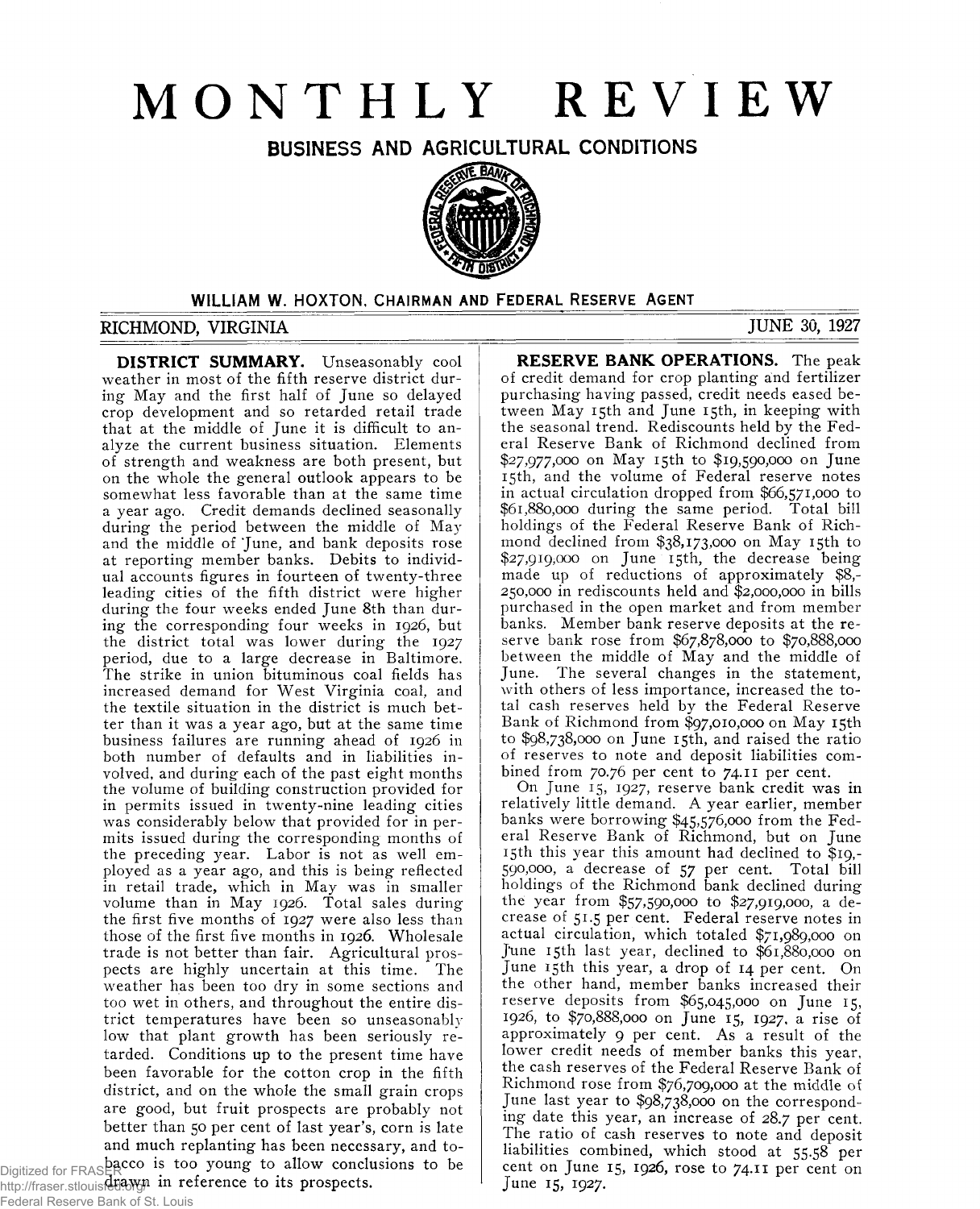## **CONDITION OF SIXTY-SEVEN REPORTING MEMBER BANKS IN SELECTED CITIES**

| <b>ITEMS</b>                             | June 15, 1927 | May 11, 1927  | June 16, 1926 |  |
|------------------------------------------|---------------|---------------|---------------|--|
| 1. Total Loans and Discounts (including) | \$520,040,000 | \$513,136,000 | \$516,144,000 |  |
| 2. Total Investments in Bonds and Secu-  | 146,033,000   | 145,920,000   | 132,815,000   |  |
| 3. Reserve Balance with Federal Reservel |               |               |               |  |
|                                          | 42,520,000    | 40,821,000    | 39,742,000    |  |
|                                          | 13,038,000    | 13,958,000    | 13,547,000    |  |
|                                          | 385,965,000   | 381,159,000   | 365,036,000   |  |
|                                          | 225,567,000   | 221,992,000   | 207,321,000   |  |
| 7. Borrowed from Federal Reserve Bank    | 4,774,000     | 6.993.000     | 15,346,000    |  |

The accompanying table shows the principal items of condition reported by sixty-seven identical member banks, located in thirteen leading fifth district cities, on three dates, June 15th and May 11th, this year, and June 16th last year, thus affording an opportunity for comparison of the latest available figures with those of the preceding month and the preceding year.

Between the middle of May and the middle of June, credit needs in agricultural sections of the fifth district usually lessen to some extent, crops being previously planted, fertilizer purchased, and sales of truck putting some money into the hands of the farmers. This enables the country banks to reduce their borrowing from the reserve bank or from their city correspondents. All of these developments occurred between May 11th and June 15th this year. Outstanding loans to customers of the reporting member banks increased slightly during the month, rising by \$6,904,000, but investments in bonds and securities rose \$113,000, aggregate reserve balances of the reporting banks at the reserve bank increased \$1,699,000, and total deposits gained \$8,381,000, of which \$4,-806.000 was in demand and \$3,575,000 in time deposits. Cash in vaults declined \$920,000 during the month under review, and the sixty-seven banks reduced their rediscounts at the reserve bar $\bar{k}$ by \$2,219,000.

Comparing the figures for June 15, 1927, with those reported on June 16, 1926, total loans ana discounts to customers of the reporting banks show an increase during the year of \$3,896,000. Investments in bonds and securities rose \$13,218,000 during the year, and reserve balances at the reserve bank gained \$2,778,000. Cash in vaults declined \$509,000, but demand deposits increased \$20,- 929.000 and time deposits rose \$18,346,000, a total deposit gain of \$39,175,000. The reporting banks reduced their rediscounts at the reserve bank from \$15,346,000 on June 16th last year to \$4,774,000 on June 15th this year, a decline of \$10,572,00, or 68.9 per cent during the year.

|               | TOTAL DEBITS DURING THE FOUR WEEKS ENDED |                  |                  |  |  |
|---------------|------------------------------------------|------------------|------------------|--|--|
| <b>CITIES</b> | June 8, 1927                             | May 11, 1927     | June 9, 1926     |  |  |
|               | \$<br>37,567,000                         | \$<br>31,680,000 | \$<br>36,653,000 |  |  |
|               | 353,269,000                              | 375,385,000      | 393,350,000      |  |  |
|               | 24,255,000                               | 26,765,000       | 25,117,000       |  |  |
|               | 34,322,000                               | 31,759,000       | 33,094,000       |  |  |
|               | 49,063,000                               | 50,031,000       | 45,227,000       |  |  |
|               | 23,914,000                               | 24,930,000       | 18,414,000       |  |  |
|               | 8,505,000                                | 8,848,000        | 7,941,000        |  |  |
|               | 7,595,000                                | 7,972,000        | 7,570,000        |  |  |
|               | 25,898,000                               | 28,424,000       | 24,408,000       |  |  |
|               | 23,187,000                               | 26,346,000       | 23,536,000       |  |  |
|               | 20,113,000                               | 22,193,000       | 16,803,000       |  |  |
|               | 9,976,000                                | 10,244,000       | 9,153,000        |  |  |
|               | 21,633,000                               | 22,278,000       | 22,939,000       |  |  |
|               | 18,036,000                               | 18,087,000       | 19,025,000       |  |  |
|               | 8,596,000                                | 9,150,000        | 9,475,000        |  |  |
|               | 68,956,000                               | 68,667,000       | 68,626,000       |  |  |
|               | 19,188,000                               | 19,685,000       | 18,907,000       |  |  |
|               | 118,446,000                              | 123,454,000      | 115,358,000      |  |  |
|               | 26,685,000                               | 25,853,000       | 27,359,000       |  |  |
|               | 13,012,000                               | 12,460,000       | 13,493,000       |  |  |
|               | 237,480,000                              | 236,205,000      | 231,961,000      |  |  |
|               | 17.953,000                               | 19,540,000       | 18,729,000       |  |  |
|               | 35,511,000                               | 41.526,000       | 33,390,000       |  |  |
|               | \$1,203,160,000                          | \$1,241,482,000  | \$1,220,528,000  |  |  |

#### **DEBITS TO INDIVIDUAL ACCOUNTS**

Debits to individual, firm and corporation accounts in the clearing house banks of twenty-three leading fifth district cities totaled \$1,203,160,000 for the four weeks ended June 8, 1927, a decline of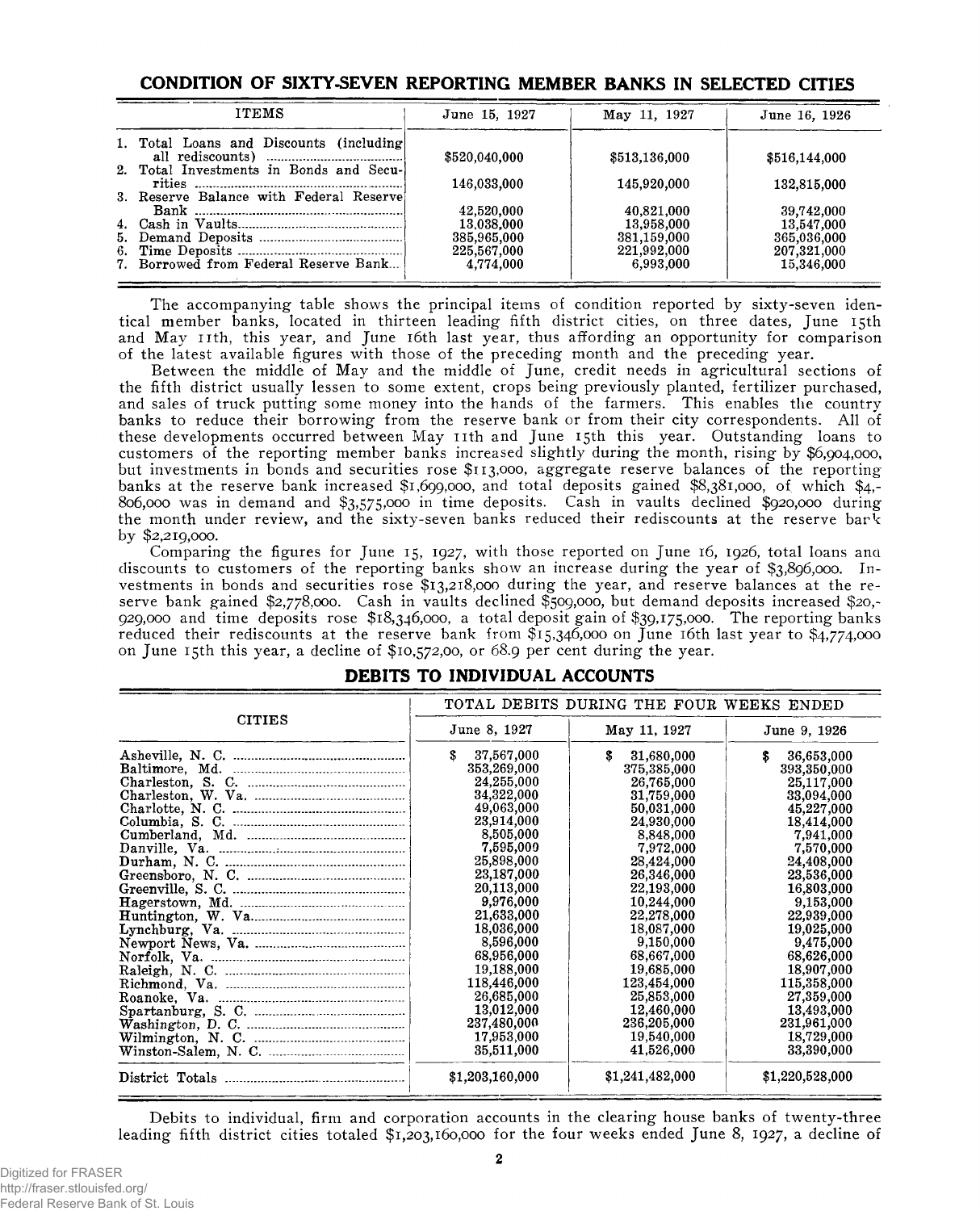3-i per cent under the total of \$1,241,482,000 reported by the same banks for the preceding four weeks, ended May 11th. This decrease was chiefly seasonal and was due to the occurrence of holidays during the period ended June 8th. Seventeen cities reported lower figures for the later period, but larger totals were reported by Asheville, Charleston, W. Va., Norfolk, Roanoke, Spartansburg and Washington.

A comparison of \$1,203,160,000 reported for the four weeks ended June 8th this year with \$1,220,- 528,000 reported for the corresponding period a year ago shows a district decline of 1.4 per cent, but a majority of the reporting cities show higher figures this year, the average decline being due chiefly to a decrease of 10.1 per cent in Baltimore's debits. Fourteen cities reported higher figures for the 1927 period, while nine cities reported lower totals. As previously mentioned, Baltimore's figures this year were below those of the 1926 period, but the next three cities, Washington, Richmond and Norfolk, reported higher figures this year.

**SAVINGS DEPOSITS**—Savings deposits in the fifth district increased during the past month. Thirteen mutual savings banks in Baltimore had deposits aggregating \$165,558,711 at the close of business May 31, 1927, compared with \$165,482,800 at the end of April this year and \$154,228,991 at the end of May 1926. Sixty-seven regularly reporting member banks had aggregate time deposits amounting to \$225,267,000 on June 15th this year, compared with \$221,992,000 on May 11, 1927, and \$207,321,000 on June 16, 1926.

**BUSINESS FAILURES**—*Dun's Review* for June 4, 1927, says, "The reduction in the number of commercial failures in the United States which has been in progress since the end of last January, following the usual trend, continued during May. With 1,852 defaults, last month's total is 6 per cent below that for April, and is approximately 25 per cent under the number for January, which, as previously indicated, marked the high point for this year. W hen comparison is made with the returns for May of the two immediately preceding years, however, increases are shown. The rise over the I,730 insolvencies of a year ago is a little more than 7 per cent, while there is an increase of 4.8 per cent over the 1,767 failures of May 1925. The falling off from April to May last year was about II.5 per cent, and two years ago it was approxim ately 9 per cent. Hence, the present record is less favorable, both actually and relatively, than that for May 1926 and 1925. Yet it is not strikingly adverse, considering recent factors which might conceivably have brought about a distinctly higher commercial m ortality, such as floods and inclement weather, and it also is to be remembered that the larger number of firms and individuals in business enhances the possibilities of failure.

"The liabilities of the May defaults-\$37,784,773-show decided improvement over the large amounts of recent months. The decrease from the April total is some 29 per cent, while there is an even greater contraction from the indebtedness for March. On the other hand, last month's liabilities exceed by about 12.5 per cent the  $\S$ 3.543,318 of May 1926. An interesting feature of the statistics is the fact that approximately 46 per cent of last month's indebtedness was supplied by defaults for \$100,000 or more in each instance, which is a lower ratio than the 49 per cent provided by the similar class of failures in May 1926."

In the fifth reserve district, May failures totaled  $125$ , compared with  $123$  in April this year and 118 in May last year, while liabilities last month aggregated \$5,707,404, compared with \$3,800,752 in April 1927 and only  $$1,963,570$  in May 1926. Last month's liabilities were the largest for any month since May 1925, and in fact have been exceeded only four months since the World War.

**LABOR**—No changes of importance were noted in labor circles during the past month. A reduced building program this year in comparison with the two or three most recent years has resulted in some unemployment in the building trades and allied lines, but other employers are using their full quotas of workers. Tobacco factories in the fifth district are expanding operations in many cases, the coal strike in union bituminous fields has increased demand for W est V irginia coal and has given miners in that state steadier work than is usual at this season of the year, road and street work is using a large number of both skilled and unskilled laborers, and shipyards are busy. Textile mills are operating full time, and employing full quotas of employees. The volume of construction work under way, while less than a year ago, is still large, and is giving employment to the bulk of skilled tradesmen. In the cities there is some unemployment, but the situation is not general nor serious.

**COAL**— In spite of the strike of union miners in bituminous coal fields, production of soft coal in May totaled approximately 35,393,000 net tons, according to the June 11th report of the Bureau of Mines, Department of Commerce. This output exceeded that of April by approximately 2 per cent, and was only 9.4 per cent under the production of May 1926, when there were no men out on strike. West Virginia mines are producing close to 3,000,000 tons per week at present. Retailers have coal in their yards in sufficient quantities to fill all orders promptly, and retail prices are down to within about 50 cents per ton of prices a year ago. Anthracite coal is now available at all yards, the shortage of last year having been made up by the mines. However, relatively little anthracite is used in the fifth district.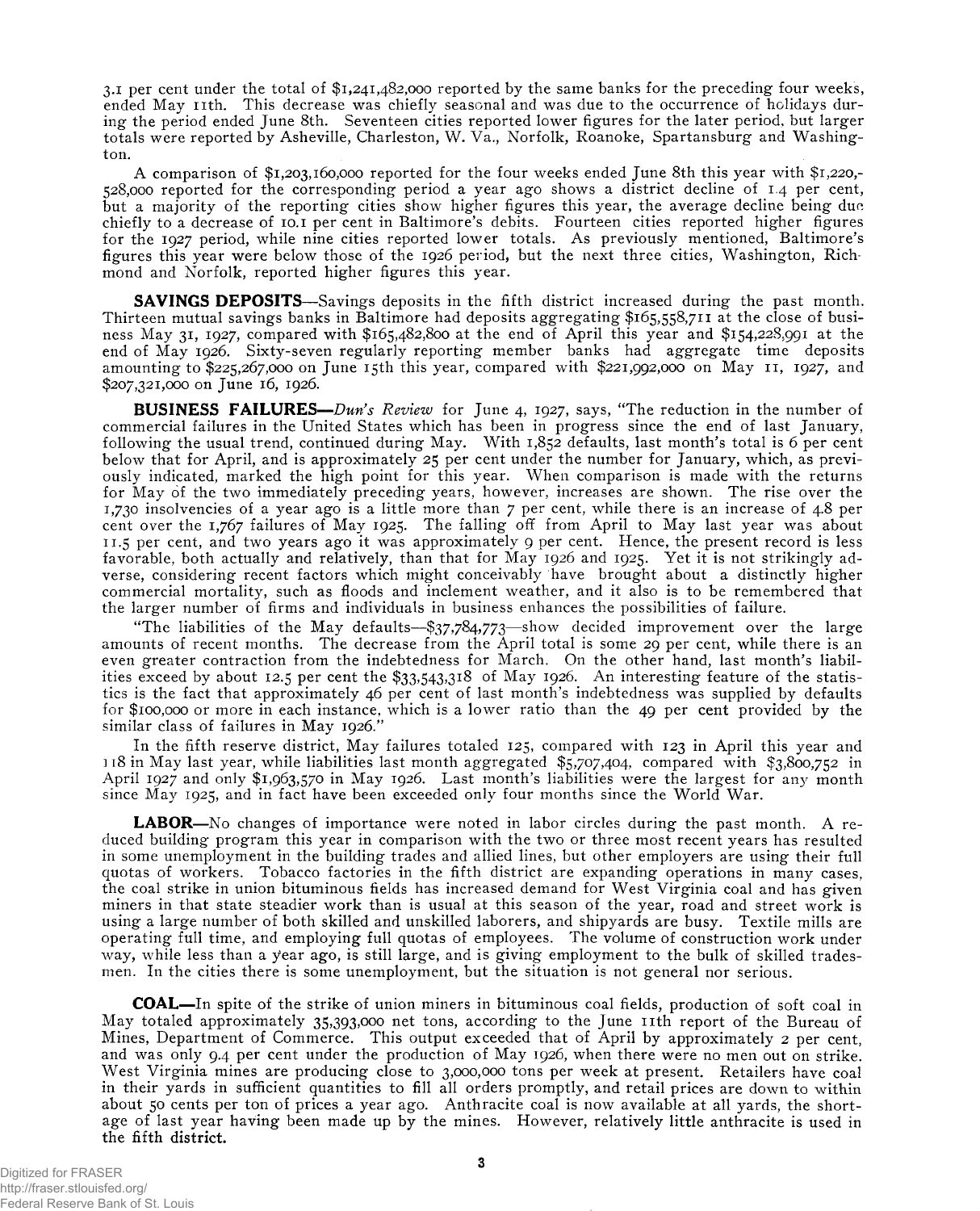**TEXTILES**—Cotton consumed in fifth district mills in May totaled 264,507 bales, of which North Carolina mills used 144,736 bales, South Carolina mills 107,912 bales, and Virginia mills 11,859 bales. M ay consumption in the district exceeded 259,754 bales used in April 1927 and 209,204 bales used in May 1926. Fifth district mills are running full time on forward orders, and are accumulating little stock in their warehouses. Orders are more easily obtained than for many months, but textile executives state that the business is being done on a very narrow margin and that profits are small. The general situation in the industry is very much better than it was at this time last year, when mills were forced to curtail operations materially to prevent the accumulation of manufactured goods.

|                                                                                                                                        |                                                                                                                                                                                                                                                                                                                                                                                                                                           |                                                                                                                                                      | Permits Issued                                                                                                                                 |                                                                                                                                                                         |                                                                                                                                                                  |                                                                                                                                                                                                                                                             | <b>New Construction</b>                                                                                                                                                                                                                               | Alterations                                                                                                                                                                                                                                   |                                                                                                                                                                                                                                     | Increase or<br>Decrease                                                                                                                                                                                                                                                                                                                               | Per Cent<br>οf                                                                                                                                                                                                                                                 |                                                                                                                                                                              |
|----------------------------------------------------------------------------------------------------------------------------------------|-------------------------------------------------------------------------------------------------------------------------------------------------------------------------------------------------------------------------------------------------------------------------------------------------------------------------------------------------------------------------------------------------------------------------------------------|------------------------------------------------------------------------------------------------------------------------------------------------------|------------------------------------------------------------------------------------------------------------------------------------------------|-------------------------------------------------------------------------------------------------------------------------------------------------------------------------|------------------------------------------------------------------------------------------------------------------------------------------------------------------|-------------------------------------------------------------------------------------------------------------------------------------------------------------------------------------------------------------------------------------------------------------|-------------------------------------------------------------------------------------------------------------------------------------------------------------------------------------------------------------------------------------------------------|-----------------------------------------------------------------------------------------------------------------------------------------------------------------------------------------------------------------------------------------------|-------------------------------------------------------------------------------------------------------------------------------------------------------------------------------------------------------------------------------------|-------------------------------------------------------------------------------------------------------------------------------------------------------------------------------------------------------------------------------------------------------------------------------------------------------------------------------------------------------|----------------------------------------------------------------------------------------------------------------------------------------------------------------------------------------------------------------------------------------------------------------|------------------------------------------------------------------------------------------------------------------------------------------------------------------------------|
| <u>ہ</u><br>Z                                                                                                                          | <b>CITIES</b>                                                                                                                                                                                                                                                                                                                                                                                                                             |                                                                                                                                                      | New                                                                                                                                            | Repairs                                                                                                                                                                 |                                                                                                                                                                  |                                                                                                                                                                                                                                                             |                                                                                                                                                                                                                                                       |                                                                                                                                                                                                                                               |                                                                                                                                                                                                                                     | οf                                                                                                                                                                                                                                                                                                                                                    | Increase                                                                                                                                                                                                                                                       | ż                                                                                                                                                                            |
|                                                                                                                                        |                                                                                                                                                                                                                                                                                                                                                                                                                                           | 1927                                                                                                                                                 | 1926                                                                                                                                           | 1927                                                                                                                                                                    | 1926                                                                                                                                                             | 1927                                                                                                                                                                                                                                                        | 1926                                                                                                                                                                                                                                                  | 1927                                                                                                                                                                                                                                          | 1926                                                                                                                                                                                                                                | Total<br><b>Valuation</b>                                                                                                                                                                                                                                                                                                                             | or<br>Decrease                                                                                                                                                                                                                                                 |                                                                                                                                                                              |
| $\overline{c}$<br>3<br>4<br>5<br>6<br>8<br>9<br>10<br>11<br>12<br>13<br>14<br>15<br>16<br>17<br>18<br>19<br>20<br>21<br>22<br>23<br>24 | Baltimore, Md<br>Cumberland, Md<br>Frederick, Md<br>Hagerstown, Md<br>Danville Va<br>Lynchburg, Va<br>Norfolk. Va.<br>Petersburg, Va.<br>Richmond, Va.<br>Roanoke, Va.<br>Bluefield, W. Va<br>Charleston, W. Va.<br>Clarksburg, W. Va<br>Huntington, W.Va.<br>Parkersburg, W.Va<br>Asheville, N. C.<br>Charlotte, N. C.<br>Durham, N. C.<br>Greensboro, N.C.<br>High Point, N.C<br>Raleigh, N. C<br>Salisbury, N. C.<br>Wilmington, N. C. | 478<br>28<br>5<br>28<br>16<br>32<br>80<br>5<br>103<br>70<br>18<br>35 <sub>2</sub><br>45<br>40<br>34<br>28<br>67<br>29<br>58<br>60<br>34<br>23<br>\$7 | 598<br>33<br>11<br>26<br>11<br>32<br>62<br>7<br>153<br>121<br>24<br>55<br>23<br>92<br>42<br>102<br>76<br>40<br>57<br>83<br>41<br>23<br>9<br>89 | 1,432<br>4<br>2<br>4<br>13<br>30 <sup>1</sup><br>93<br>$3^{\circ}$<br>88<br>32<br>12<br>20<br>18<br>4<br>5<br>78<br>28<br>10<br>44<br>13<br>15 <sup>1</sup><br>10<br>10 | 15<br>1<br>$25\vert$<br>35 <sub>l</sub><br>43<br>65<br>5 <sup>1</sup><br>83 l<br>59<br>18<br>16<br>4<br>68<br>'8∣<br>26<br>43<br>15 <sup>1</sup><br>12<br>7<br>5 | $1,403$ \$ 2,981,040<br>62,353<br>18,285<br>31,470<br>17,065<br>78.434<br>306,275<br>16,850<br>544,016<br>209,282<br>94,505<br>81,327<br>38,495<br>69,948<br>148,850<br>275,220<br>256,975<br>225,915<br>290,220<br>221,050<br>114,250<br>107,500<br>28,700 | \$4,209,600<br>203,802<br>196,765<br>32,925<br>59,435<br>89,296<br>242,320<br>30,550<br>798,579<br>722,380<br>50,950<br>101.752<br>25,275<br>272,380<br>147,750<br>577,924<br>760,599<br>579,150<br>139,536<br>327,720<br>637,425<br>98,745<br>17,200 | 792,840<br>\$<br>4,600<br>900<br>1.225<br>7.230<br>34,782<br>527,880<br>8,760<br>65,173<br>13,307<br>23,525<br>23,475<br>13,005<br>1.150<br>3,500<br>42,718<br>59,685<br>13,190<br>96,531<br>11,975<br>26,225<br>11,950<br>$\mathbf{L}$ 5,350 | 674.760<br>S<br>13,165<br>1.100<br>129,235<br>17,546<br>32,162<br>31,601<br>6.141<br>72,415<br>10,326<br>3,950<br>7,497<br>11,800<br>11.090<br>1,950<br>15,014<br>10,300<br>37,885<br>128,825<br>9,750<br>18.954<br>15,190<br>6,700 | $$-1.110.480 - 22.7\%$<br>$\overline{\phantom{0}}$<br>$\overline{\phantom{0}}$<br>$\overline{\phantom{0}}$<br>$52,686$ —<br>8,242<br>560,234<br>11,081<br>—<br>261,805<br>$\hspace{0.05cm}$<br>510,117<br>—<br>63,130<br>4,447<br>14,425<br>212,372<br>2,650<br>275,000<br>454,239<br>377,930<br>118.390<br>104,445<br>$515,904$ –<br>5,515<br>10.150 | $150,014 - 69.1$<br>$178,680 - 90.3$<br>$129,465 - 79.8$<br>68.4<br>6.8<br>204.5<br>$-30.2$<br>30.1<br>—<br>$-69.6$<br>115.0<br>4.1<br>38.9<br>74.9<br>1.8<br>$-46.4$<br>58.9<br>$\overline{\phantom{0}}$<br>61.2<br>Ĩ,<br>44.1<br>30.9<br>78.6<br>4.8<br>42.5 | 1<br>$\overline{c}$<br>3<br>4<br>5<br>6<br>7<br>8<br>9<br> 10<br> 11<br>$\begin{array}{c}  12 \13 \end{array}$<br>14<br>15<br>16<br>17<br>18<br> 19<br> 20<br>21<br>22<br>23 |
| 25<br>26<br>27<br>28<br>29                                                                                                             | Winston-Salem, N. C.<br>Charleston, S. C.<br>Columbia, S. C.<br>Greenville, S. C<br>Spartanburg, S. C.<br>Washington, D.C.                                                                                                                                                                                                                                                                                                                | 123<br>16<br>18<br>11<br>33<br>187                                                                                                                   | 8<br>12<br>18<br>31<br>274                                                                                                                     | 31<br>24<br>38<br>32<br>26<br>508                                                                                                                                       | 53<br>25<br>30<br>28<br>30<br>382                                                                                                                                | 568,945<br>18.373<br>120,450<br>107,750<br>62,750<br>3,251,610                                                                                                                                                                                              | 410,190<br>87,700<br>25,500<br>48,305<br>63,460<br>4,323,670                                                                                                                                                                                          | 45,440<br>19,555<br>5,870<br>25,375<br>6,668<br>271,115                                                                                                                                                                                       | 38,260<br>107,510<br>11,795<br>48,285<br>16,105<br>936,585                                                                                                                                                                          | 165,935<br>157,282<br>89,025<br>36,535<br>10.147<br>$-1,737,530$                                                                                                                                                                                                                                                                                      | 37.0<br>80.6<br>238.7<br>37.8<br>12.8<br>33.0                                                                                                                                                                                                                  | 24<br>25<br>26<br>27<br>28<br>29                                                                                                                                             |
|                                                                                                                                        | Totals [1,711]                                                                                                                                                                                                                                                                                                                                                                                                                            |                                                                                                                                                      | 2,153                                                                                                                                          | 2,627                                                                                                                                                                   |                                                                                                                                                                  | 2,518 \$10,347,903                                                                                                                                                                                                                                          | \$15,280,883                                                                                                                                                                                                                                          | \$2,162,999                                                                                                                                                                                                                                   | \$2,425,896                                                                                                                                                                                                                         | \$5,195,877                                                                                                                                                                                                                                                                                                                                           | $-29.3\%$                                                                                                                                                                                                                                                      |                                                                                                                                                                              |

**BUILDING OPERATIONS FOR THE MONTHS OF MAY 1927 AND 1926.**

**— Denotes decrease.**

**NOTE— The figures in the above table reflect the amount of work provided for in the corporation limits of the several cities, but take no account of suburban developments.**

For the eighth consecutive month, the value of construction work provided for in permits issued by building inspectors in twenty-nine fifth district cities was lower in May than in the corresponding month of the preceding year. Permits issued for new construction in the twenty-nine cities totaled 1,711 last month, compared with 2,153 permits for new work issued in May 1926. Valuation figures also make an unfavorable comparison, \$10,347,903 in May 1927 comparing with \$15,280,883 in May 1926, both figures covering estimates for new construction. In alteration and repair work, 2,627 permits issued last month exceed 2,518 permits for this class of work in May last year, but May 1927 valuation figures of \$2,162,999 are below \$2,425,896 reported a year ago. In combined valuation for both new and repair or alteration work, the twenty-nine cities totaled \$12,510,902 last month and  $$17,706,779$  in May a year ago, a decrease during the 1927 month of  $$5,195,877$ , or 29.3 per cent. Nineteen of the reporting cities showed lower valuation figures this year, while ten cities reported higher figures last month. Four of the ten cities reporting gains are in North Carolina, three are in West Virginia, two in South Carolina, and one in Virginia. The three largest cities in the district reported lower 1927 figures, but Norfolk, fourth city in size in the district, showed an increase over May 1926 totals.

Building contracts awarded in the fifth district in May totaled \$39,735,738, including both urban and rural construction. Of this amount, \$10,315,313 was for residential work, according to statistics collected by the F. W. Dodge Corporation.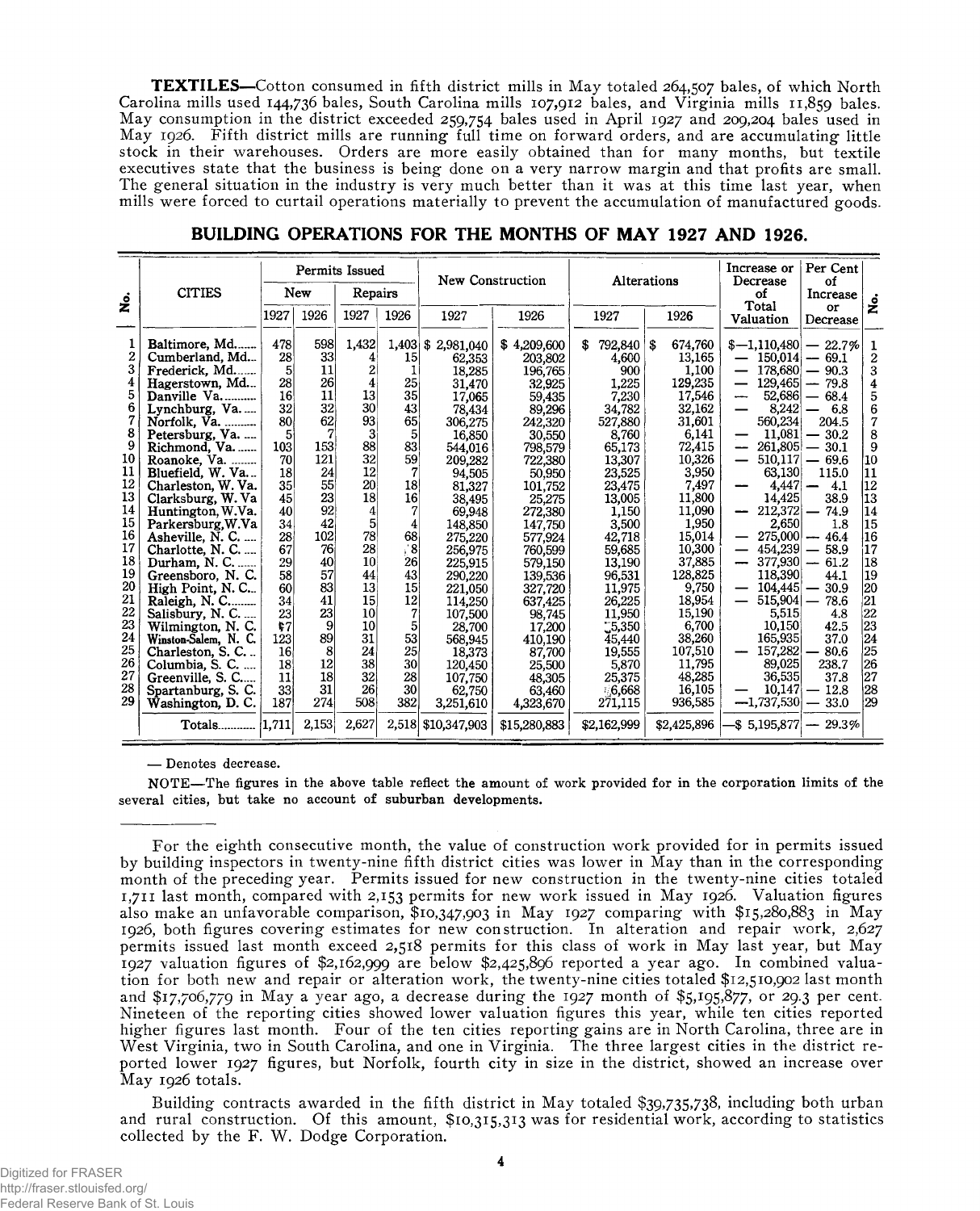**COTTON**— The factors mentioned a month ago as tending to raise cotton prices continued to operate during the period between the middle of  $\overline{M}$  ay and the middle of June, and spot cotton prices in the Carolinas rose over a cent a pound. In our May 31st *Review*, we quoted 14.50 cents per pound as the average price paid on Carolina markets during the week ended May 14th. From this price there was a gradual rise to 15.66 cents per pound during the week ended June 11th. The floods along the Mississippi, retarded development of growing cotton by unseasonably cool weather in eastern states, lack of rain in some western and southwestern sections, and a continuation of large consumption and export figures are the chief influences at work on cotton prices at present.

Cotton consumed in American mills during May 1927 totaled 633,024 bales, compared with 619,140 bales consumed in April this year and 516,376 bales used in May 1926. The May consumption figure was the third highest on record for a single month. Total consumption for the ten months of the season to date—August 1, 1926, to May 31, 1927—amounted to 5,970,844 bales, compared with 5,475,502 bales consumed during the corresponding period ended May 31, 1926. According to the Bureau of the Census report of June 14th, consuming establishments held 1,794,284 bales of cotton in their warehouses on May 31st, compared with 1,448,739 bales so held on the corresponding date a year earlier. Public warehouses and compresses held 2,868,947 bales in storage on May 31st, compared with 2,965,-477 bales a year ago. Exports totaled 628,132 bales in May this year, compared with 419,459 bales shipped abroad during the same month of 1926, and total exports for the ten months ended May 31st amounted to \$10,312,637 bales against 7,442,315 bales exported during the ten months ended May 31, 1926. Imports last month totaled 21,347 bales, compared with 13,625 bales brought in during May last year. The cotton growing states consumed 456,285 bales in May this year, or 72.1 per cent of National consumption, compared with 362,987 bales, or 70.3 per cent of National consumption, used in cotton growing states during May 1926.

Although it is too early to form an opinion as to this year's cotton crop, present indications point to better prospects in the fifth district than existed a year ago or than now exist over the cotton grow ing belt as a whole. The floods along the Mississippi, together w ith unfavorable weather for planting and grow ing over much of the cotton belt, appear to indicate a very strong probability of considerably reduced yields from those of 1926. In the fifth district, however, the cotton crop on the whole is better than it was at this time a year ago, especially in the heavy producing Piedmont counties of the Carolinas. Early in the season the weather in the Carolinas was dry, but general rains fell when it was really needed, and the crop has made splendid progress. The boll weavil has appeared in southern and eastern counties of South Carolina, and the cotton flea is in the fields in the Piedmont, but timely warning has been given of the danger from these pests and it is not certain that they will do material damage. The farmers should realize that these insects are a very real danger, however, and every effort should be made to control them.

AGRICULTURAL NOTES—The agricultural outlook in the fifth reserve district is rather more difficult to estimate at present than in most years at this season because unseasonable weather has retarded crop development. In the southern half of this district, embracing the Carolinas, insufficient rain fell during April and the first half of May, and several cool spells also checked growth, while in the northern half of the district the weather has been entirely too cold for young crops. The Carolinas had general rains early in June, however, and crops are now making good progress. The greatest damage from unfavorable w eather was done to fruit crops, in which late frosts and cold in April and early May lowered prospects far below those of last year. On the whole, present indications are for a fruit crop not more than half that of 1926, although a definite opinion cannot be formed until after the June drop occurs. National crops are also indicated to be unusually small and may result in higher prices for peaches and apples next Fall than in 1926 and offset in part the reduction in yield. In Maryland dry weather early in June favored wheat, and a fair crop is in prospect, but corn is making slow growth. Wildfire damaged some tobacco plant beds, but the disease has been checked. Tobacco plants in the fields need warm weather. In Virginia prospects for small grains are about up to the average for the past five years, and the condition of hay and pastures is better than usual. Early truck crops made only fair yields but prices were good. The early white potato crop in Virginia is good, and prices are also satisfactory. The corn crop is very poor at present. Considerable replanting of corn, peanuts and tobacco has been necessary because of poor germination and injury from cut worms. North Carolina wheat and hay prospects are below those of a year ago, but the oat crop is better this year. The early Irish potato yield was cut by dry weather, and some fields that were dug late suffered from second grow th following rains which fell around the first of June. Small grain prospects in South Carolina are below those of last year, but are about up to average, 1926 having been an exceptionally good year for wheat, oats, etc., in that State.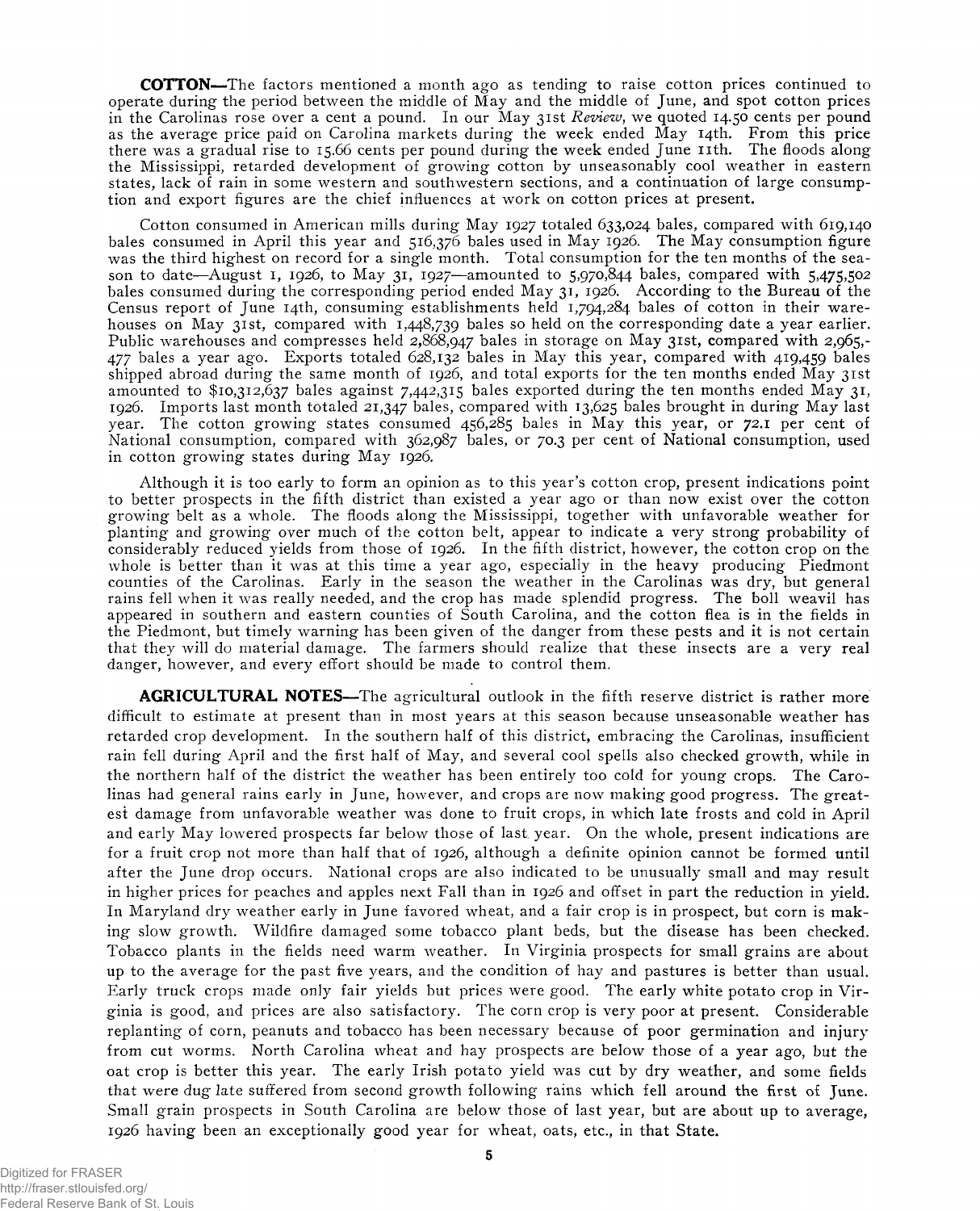| Baltimore<br>$-6.4$ | Percentage increase in May 1927 sales, over sales in May 1926:<br>Richmond<br>.3         | Washington<br>$-3.5$ | Other Cities<br>2.7                                                                                                   | District<br>$-3.7$ |
|---------------------|------------------------------------------------------------------------------------------|----------------------|-----------------------------------------------------------------------------------------------------------------------|--------------------|
| $-3.2$              | 4.4                                                                                      | $-1.5$               | Percentage increase in total sales since January 1st, over sales during the same five months in 1926:<br>$-1.4$       | $-1.7$             |
| $-3.0$              | 13.8                                                                                     | 10.5                 | Percentage increase in May 1927 sales over average May sales during the three years 1923-1925, inclusive:<br>11.4     | 4.5                |
| $-2.6$              | Percentage increase in stock on hand May 31, 1927, over stock on May 31, 1926:<br>. ה    |                      | 4.3                                                                                                                   | .5                 |
| $-1.8$              | Percentage increase in stock on hand May 31, 1927, over stock on April 30, 1927;<br>.3   | $-3.4$               | $-5.0$                                                                                                                | $-2.6$             |
| 25.4                | Percentage of sales in May 1927 to average stock carried during that month:<br>26.4      | 28.1                 | 23.4                                                                                                                  | 26.2               |
| 125.4               | 133.0                                                                                    | $133.6\,$            | Percentage of total sales since January 1st to average stock carried during each of the five elapsed months:<br>105.1 | 126.7              |
| 3.8                 | Percentage of outstanding orders on May 31st to total purchases of goods in 1926:<br>3.4 | 5.2                  | 3.7                                                                                                                   | 4.3                |
| 23.6                | Percentage of collections in May 1927 to total accounts receivable on May 1st:<br>28.0   | 29.9                 | 31.5                                                                                                                  | 26.6               |
|                     |                                                                                          |                      |                                                                                                                       |                    |

# **FIGURES ON RETAIL TRADE** As Indicated By Reports from Thirty Representative Department Stores for the Month of May, 1927

**— Denotes decreased percentage.**

Confidential reports sent to the Federal Reserve Bank of Richmond by thirty leading department stores in the fifth reserve district show sales during May 1927 averaging 3.7 per cent below the volume of sales in May 1926, twenty of the thirty stores reporting lower figures last month. In total sales from January 1st through May 31st this year, sales in the reporting stores averaged 1.7 per cent below aggregate sales during the first five months of 1926. On the other hand, May sales this year averaged 4.5 per cent above average May sales during the three years  $1923-1925$ , inclusive. Unseasonably cool weather probably reduced the volume of trade in May to a considerable extent, and partly accounted for the decline in sales in comparison with the corresponding month of 1926.

Stocks of merchandise on the shelves of the reporting stores were five-tenths of 1 per cent lower in selling value at the end of May 1927 than a year earlier, and were 2.6 per cent smaller than a month earlier. The decrease in May under the April 30th figure was about the seasonal average.

The perecentage of sales to average stocks carried during May was 26.2 per cent for the district as a whole, and the percentage of total sales during the first five months of this year to average stocks carried during each of the five months was 126.7 per cent, indicating an annual turnover of 3.041 times. During the first five months of 1926 the turnover was at a rate of 3.072 times.

Collections by twenty-nine of the thirty reporting stores during May totaled 26.6 per cent of outstanding receivables as of May 1st, exactly the same average attained in April this year, but a lower figure than the average of 29.3 per cent collected in May 1926. All cities except Richmond reported lower percentages in May than in May a year ago, and Baltimore and the Other Cities group also showed declines in collections from those of April this year. Richmond and Washington collections improved slightly last month in comparison with April.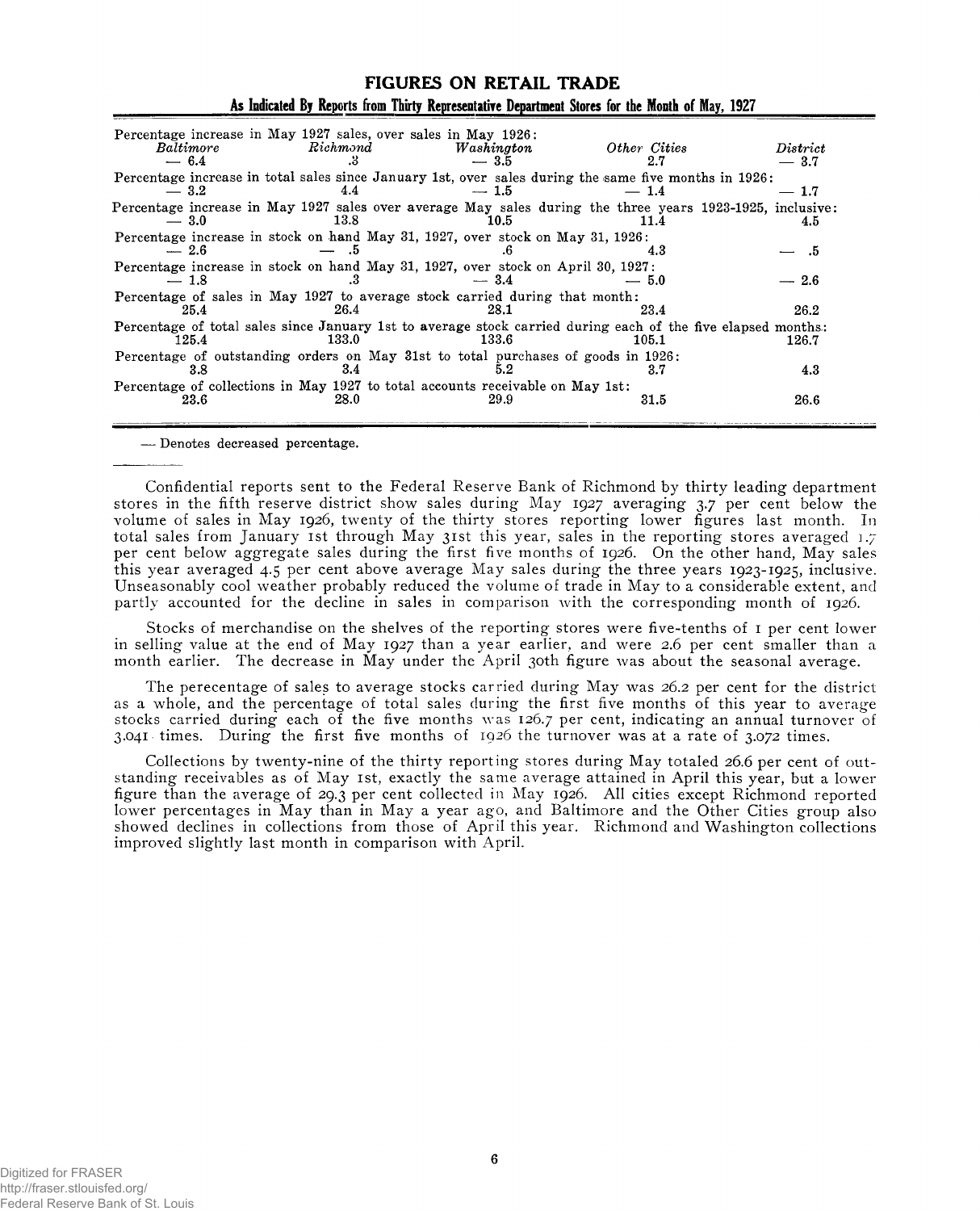#### **WHOLESALE TRADE, MAY 1927**

| Percentage increase in May 1927 sales, compared with sales in May 1926:    | 34 Groceries 12 Dry Goods 6 Shoes       |                    | 16 Hardware                                                                                                            | 5 Furniture | 13 Drugs |
|----------------------------------------------------------------------------|-----------------------------------------|--------------------|------------------------------------------------------------------------------------------------------------------------|-------------|----------|
| $-3.1$                                                                     | $-7.4$                                  | $-11.5$            | 10.4                                                                                                                   | 25.5        | 1.7      |
| Percentage increase in May 1927 sales, compared with sales in April, 1927: |                                         |                    |                                                                                                                        |             |          |
| 6.5                                                                        | $-5.8$                                  | $-8.9$             |                                                                                                                        | 53.6        | $-3.8$   |
| $-6.5$                                                                     | $-3.1$                                  |                    | Percentage increase in total sales since Jan. 1, 1927, compared with sales during the same five months in 1926:<br>4.9 | $-5.2$      | $-2.9$   |
|                                                                            | $4.5(11)$ $-7.2(5)$ $15.3(4)$ $-5.6(7)$ |                    | Percentage increase in stock on May 31, 1927, compared with stock on May 31, 1926:                                     | $\cdots$    | $\cdots$ |
| $-1.0(11)$                                                                 |                                         | $3.2(5)$ $-7.9(4)$ | Percentage increase in stock on May 31, 1927, compared with stock on April 30, 1927:<br>$-3.9(8)$                      | $\sim$      | $\cdot$  |
| 66.8(21)                                                                   | 31.6(8)                                 | 33.4(5)            | Percentage of collections in May to total accounts receivable on May 1, 1927:<br>35.0(12)                              | 35.6(3)     | 58.0(8)  |

**—• Denotes decreased percentage.**

**NOTE: The number of firms reporting stock and collection data in each group is shown immediately following the percentages.**

Eighty-six wholesale firms, representing six important lines of trade in the fifth reserve district, reported to the Federal Reserve Bank of Richmond on their May business. Increased sales during the month in comparison with sales during May 1926 were shown in hardware, furniture and drugs, but sales of groceries, dry goods, and shoes were in smaller volume than sales during the corresponding month last year. In comparison with sales made in April this year, May sales gained in groceries, hardware and furniture, but declined in dry goods, shoes and drugs. Total sales since January 1st were larger in shoes and hardware than during the corresponding five months in 1926, but grocery, dry goods, furniture and drug sales were smaller this year than last.

Stocks on hand at the end of May this year were larger than stocks on hand on May 31, 1926, in groceries and shoes, but dry goods and hardware stocks were smaller on the 1927 date. During May stocks of dry goods on the shelves of the reporting firms increased over those on hand on April 30th this year, but stocks of groceries, shoes and hardware declined during the month.

Collections during May were better than in April in furniture and drugs, but were slower in groceries, dry goods, shoes and hardware. The percentage of collections during May to total receivables as of May 1, 1927, averaged 66.8 per cent in groceries, 58.0 per cent in drugs, 35.6 per cent in furniture, 35.0 per cent in hardware, 33.4 per cent in shoes, and 31.6 per cent in dry goods. The shoe, hardware and drug percentages were slightly higher than those of May last year, but the May 1927 percentages in grocery, dry goods and furniture lines were lower than those of May 1926.

(Compiled June 20, 1027.)